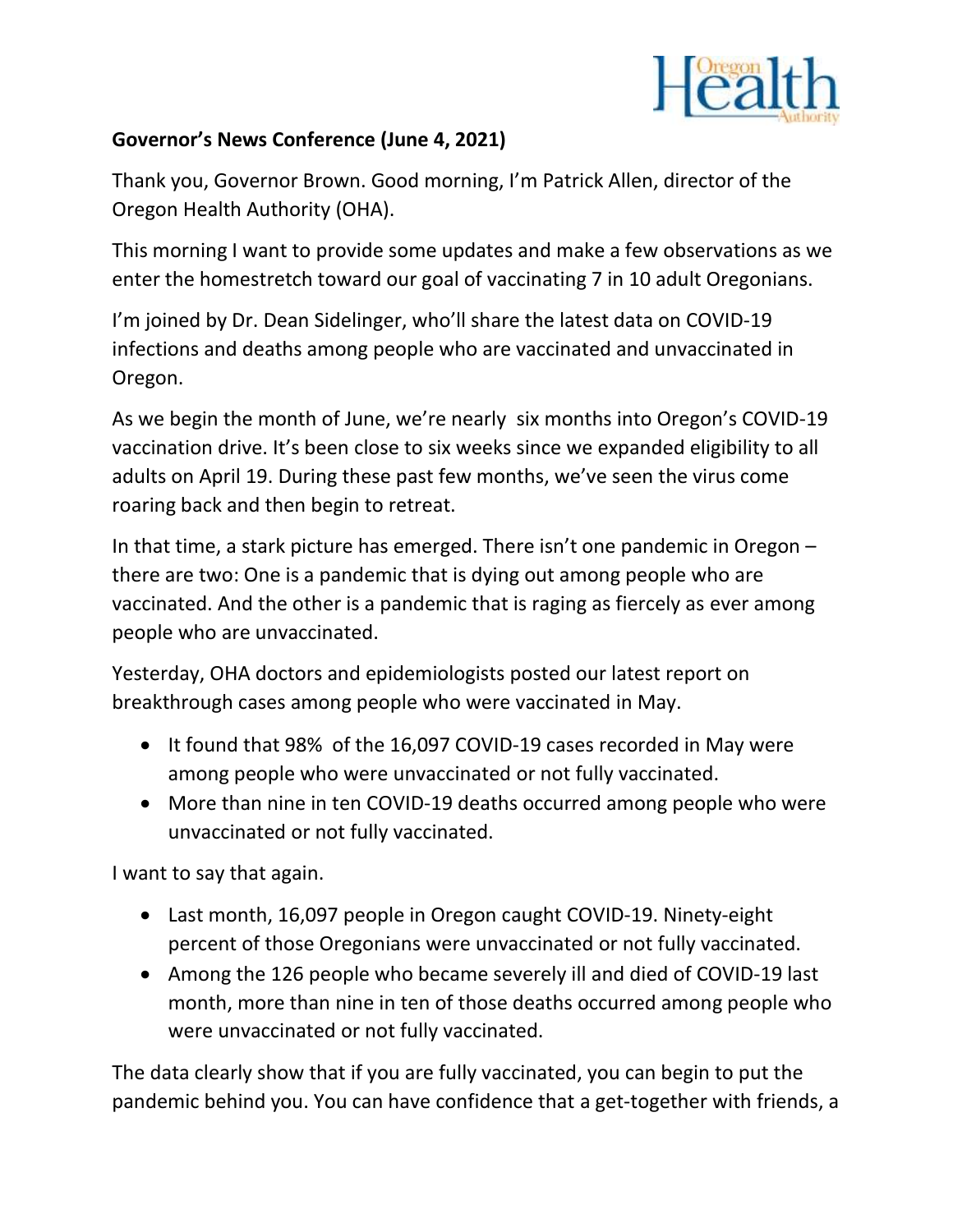

family birthday celebration at a restaurant or a day at work alongside others won't put you at high-risk to contract or pass COVID-19.

• You have the peace of mind to know that if you have close contact with someone who is infected, you won't have to worry about quarantining yourself for an extended period.

But if you're unvaccinated, the threat of COVID-19 still shadows your life. Just as in the darkest days of last spring, last fall or earlier this winter, you're vulnerable to getting sick or worse – becoming seriously ill yourself or passing the virus to someone who might wind up in the hospital or dying.

• As before, if you come into close contact with a person who's infected with COVID-19, you'll need to quarantine for a period of time.

You can see the same dynamic playing out at the county level. Over the past month, most counties with high vaccination rates among adults also tend to have lower than median infection rates.

- Those counties include most counties that have topped the 65% threshold to move to low-risk, or are close to it such as: Benton, Clatsop, Hood River, Lane, Lincoln, Multnomah, Tillamook and Washington counties, which all have vaccination rates over 60 percent.
- Conversely, Crook, Klamath and Harney counties have lower-than-median vaccination rates, but significantly higher-than-median case rates over the past 30 days.

Dr. Sidelinger will provide more details in a few minutes. But it's clear that people who are getting COVID-19 are people who haven't had a shot. And people who aren't getting COVID-19 are people who've been immunized.

Those facts make sense and they shouldn't be a surprise. The vaccines were widely tested in clinical trials and doctors and medical experts tell us they're safe and effective. Our data in Oregon continues to prove it.

Now, let's look at where we are in getting to Governor Brown's goal to vaccinate 70% of adults in Oregon.

#### **SLIDE: Trajectory to 70 percent**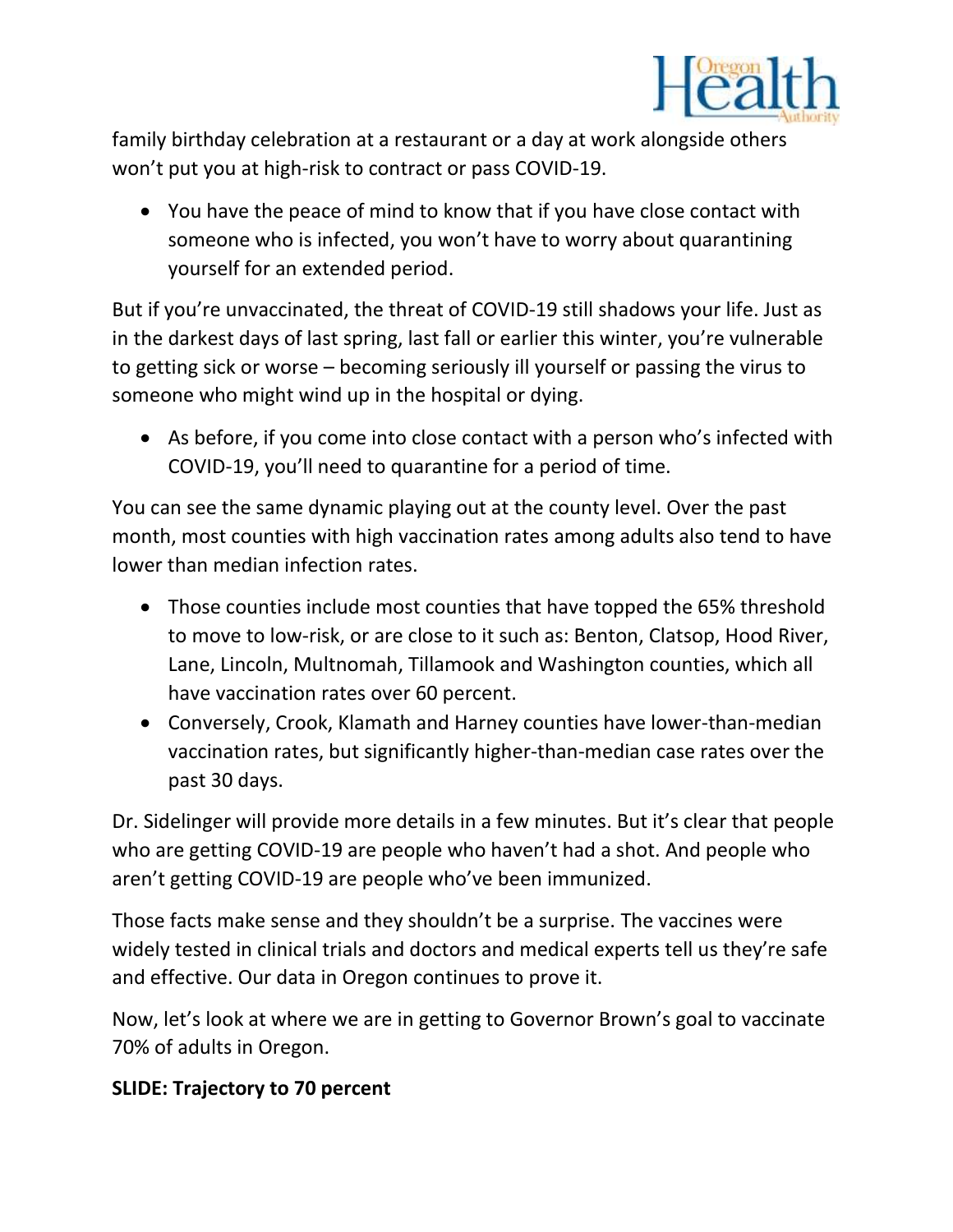

We're closing in. As of yesterday:

- More than 2.2 million Oregonians (2,266,998) have received at least one dose of a COVID-19 vaccine.
- According to the CDC, Oregon has vaccinated 66.2% of adults 2,217,841 people who are 18 or older.
	- o That means we have to vaccinate approximately 127,000 more adults to reach our goal.
- Oregon ranks  $18<sup>th</sup>$  in the nation in total population who've received at least one dose. According to the CDC, 55% of all Oregonians have had at least one vaccination. The national average is 51%.

However, it's clear we hit a speedbump over the Memorial Day weekend. Our daily average doses delivered dropped to 17,551, after some quiet days over the holidays.

While the pace began to pick back up over the week, it'll be a couple more days before all the data comes in and we can see if the numbers were a holiday anomaly or the emergence of a new trend.

But as this slide shows, we're still tracking at a level above our worst-case scenario, which would have us reaching 70 percent by June 21, the first day of summer.

I'm also encouraged to report that our partnerships with Federally Qualified Health Centers, community-based organizations and local public health departments are closing the vaccination gap between whites and communities of color. Over the past week:

- Vaccinations among Latinos increased 5%.
- Vaccinations among Black Oregonian increased 5.4%.
- Vaccinations among American Indian/Alaskan Natives increased 5.2%.
- Vaccinations among Native Hawaiian/Pacific Islander communities increased 5%.
- Vaccinations among white Oregonians increased 2.5%.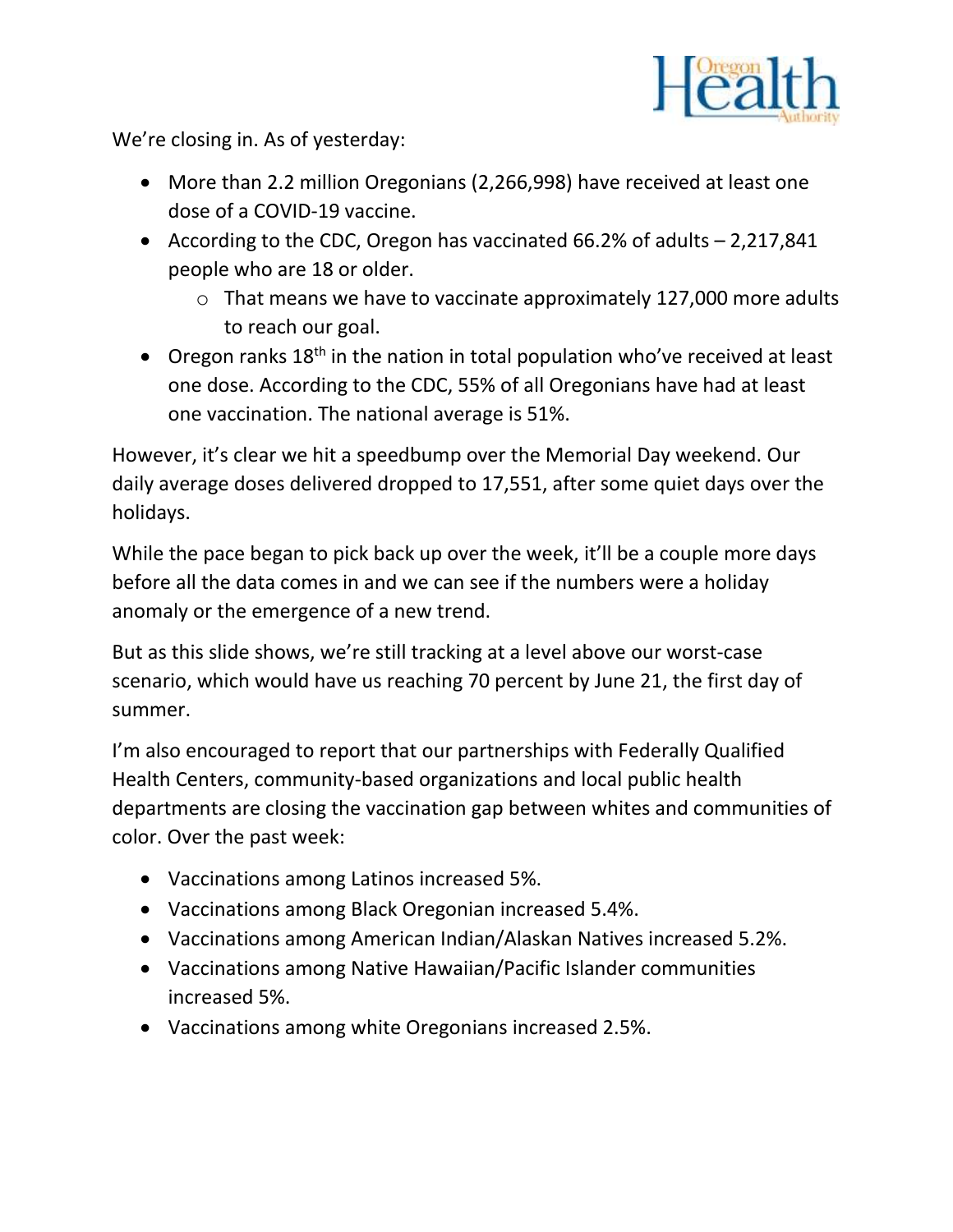

Finally, beyond the incentives Governor Brown has announced and the many local partnerships we're pursuing to stage vaccination clinics in communities across Oregon, we see partners continuing to step up to vaccinate Oregonians.

This month, Albertsons/Safeway, CVS, Walgreens and Rite Aid pharmacies are all extending their hours to give more people a chance to get vaccinated. For example, Rite Aid will offer COVID vaccines on three Friday nights: June 11, 18, 25 until midnight.

We know many people who haven't chosen to get vaccinated yet aren't vaccineresistant, just vaccine-inconvenient. They have little time outside the demands of family, multiple jobs or other commitments. We appreciate our pharmacy partners extending hours so more people can get in and get vaccinated.

Now let me turn it over to Dr. Sidelinger to talk more about why it's so important to get vaccinated.

### **Dr. Dean Sidelinger, Media Availability Talking points for (06-04-21)**

Thank you, Governor Brown. I usually begin my comments with an overview of the state of the COVID-19 pandemic in Oregon. But this week I want to further profile the two pandemics Director Allen alluded to earlier.

# **In one pandemic, as we near the threshold of 70% of adult Oregonians getting at least one dose of the COVID-19 vaccine: Spread of the virus is clearly waning.**

Daily cases and COVID-19 hospitalizations and the percentage of people testing positive are in steady decline since the most recent surge gripped us six weeks ago.

• Over the past week, we've seen a 13% drop in newly reported cases each day, marking the fifth consecutive week cases have fallen.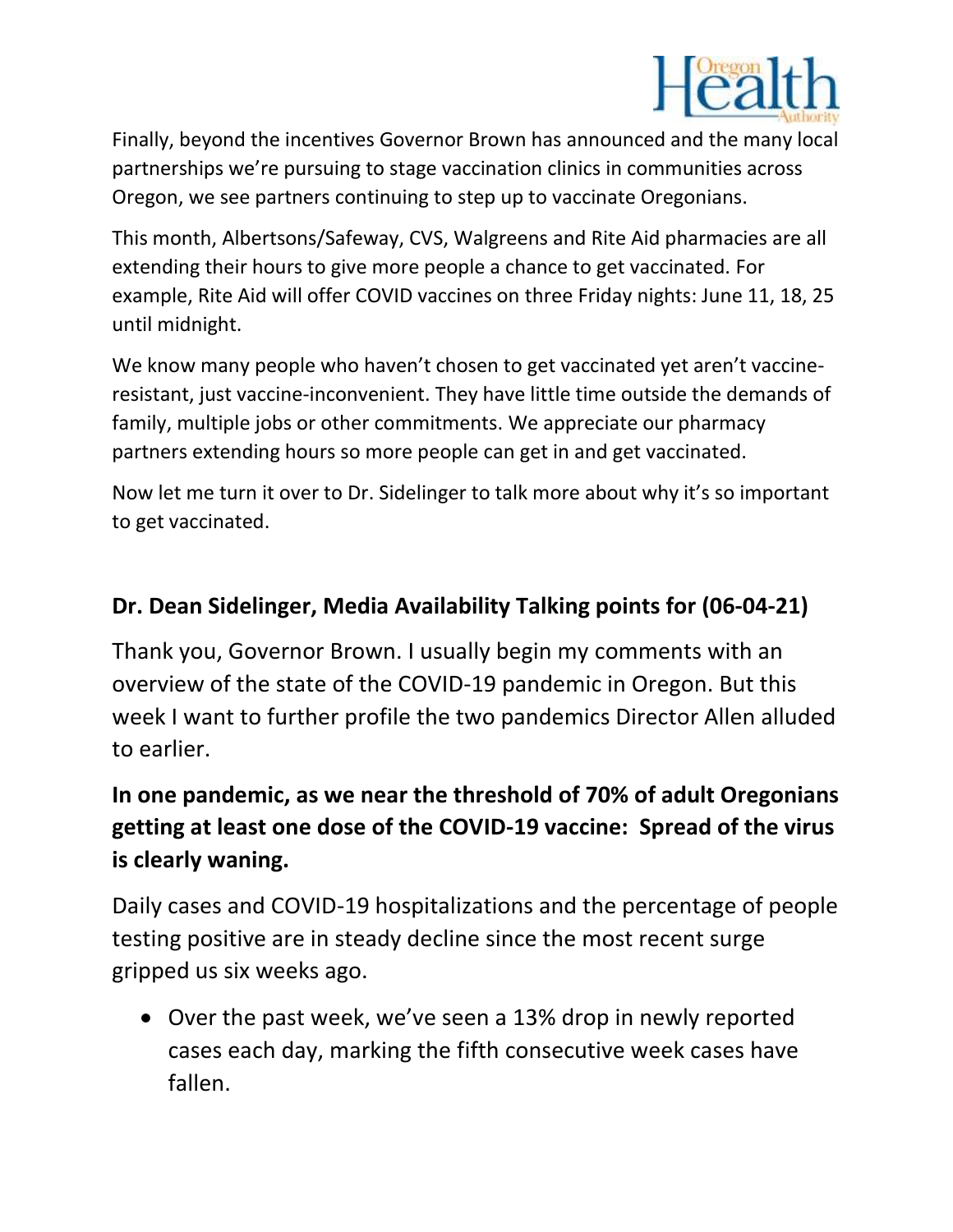

- On June 1, our 7-day moving average for daily cases is 318 which is a 61% lower than it was on May 1.
- Similarly, the weekly rate of positive tests for COVID-19 has also fallen dramatically from 6.9% May 1 to 4.3% on June 1.

### **COVID-19 related hospitalizations are following a similar trajectory.**

- Over the past week hospitalizations have declined 11% and 24% during the past two weeks.
- Since May 1, there are 31% fewer virus-infected patients in our hospitals.

Serious COVID-19 illness is also on the downswing. On May 1, there were 71 COVID-19 patients in Intensive Care Units. Today, there are 57.

This is freeing up more of these critically needed beds for others in need of special medical care.

COVID-19 deaths are a lagging indicator -- they increased according to our most recent COVID-19 Weekly Report from 34 to 50. This is reflective of our recent surge in cases, which are now decreasing.

Every death from COVID-19 is tragic and is one too many. My thoughts go out to everyone who has lost a loved one to the virus.

Oregon has consistently ranked near the bottom among states in COVID-19 related deaths when we look throughout the pandemic.

We are also seeing counties move into lower risk categories based on decreasing cases and on the percentage of population vaccinated. This has resulted in the lifting of restrictions, allowing more of us to gather and return to the activities we enjoy with friends and families that we've missed.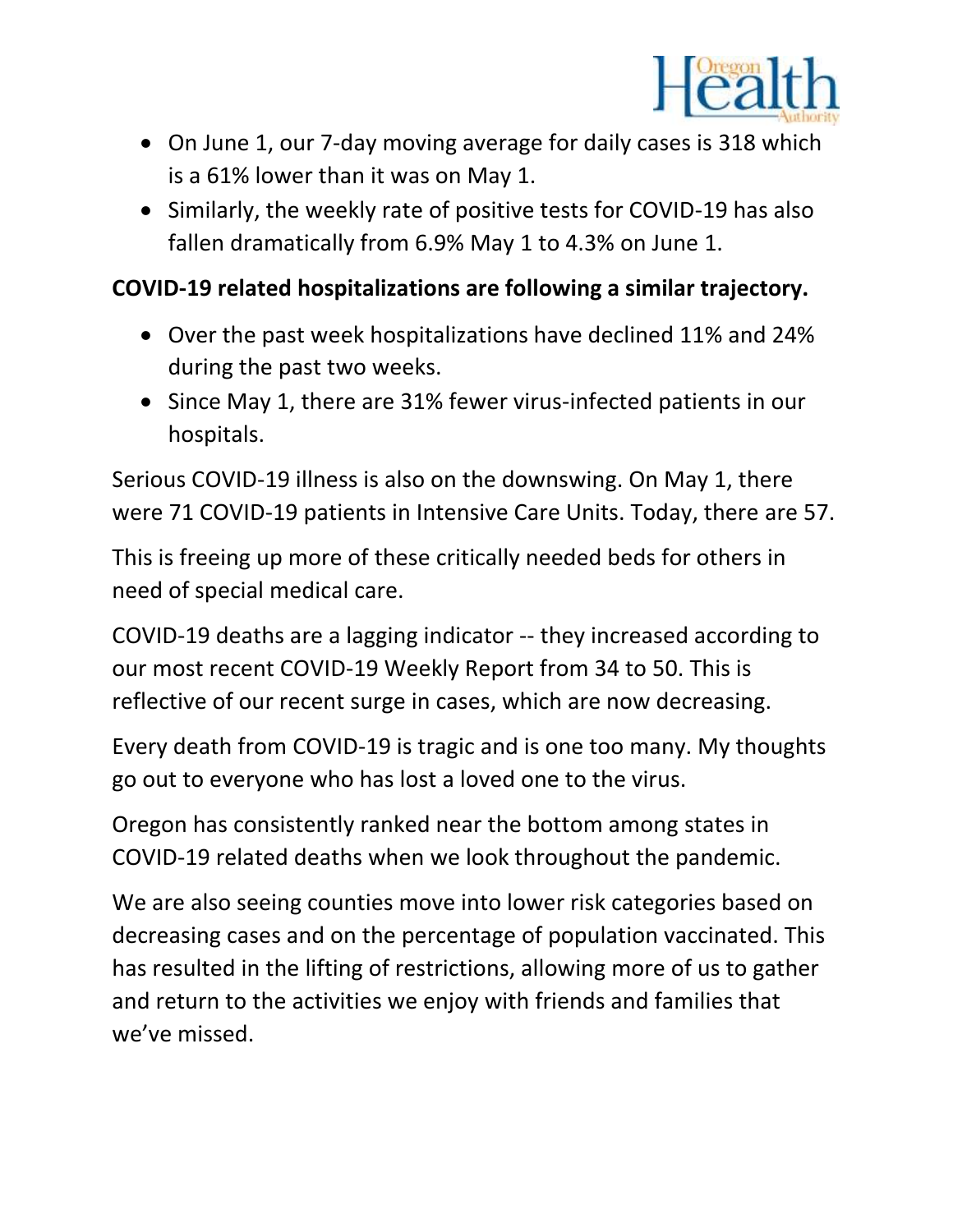

Several times during this pandemic Oregonians have stepped up to turn back a resurgent tide. Thank you for that. During most of this pandemic the only effective tool for keeping the virus at bay was by keeping our distance, by limiting our gatherings, wearing masks and washing our hands.

# **But now we are also in possession of the ultimate tool for crushing the virus – widespread access to safe and effective vaccines.**

The actions you've taken throughout these past 18 months have saved lives and have spared Oregon from many of the worst outcomes experienced in other states.

That's a testament to your collective efforts to stem the tide of the virus. Thank you.

## **And that brings us to the other pandemic profile.**

This is one in which the shape-shifting virus now rages resulting in comparable impacts to what was experienced during the darkest days of the pandemic, among people that have not yet been vaccinated.

Our data in Oregon supports what we've observed in the science. People who are vaccinated against COVID-19 are at an extremely low risk of serious illness or death associated with the virus.

Let's look at data that shows the stark contrast between the two COVID-19 environments since vaccinations accelerated about three months ago.

## **Show Slide: Unvaxed cases + deaths**

This slide shows COVID-19 hospitalizations and deaths between vaccinated and unvaccinated people between March 1 and May 31 of this year.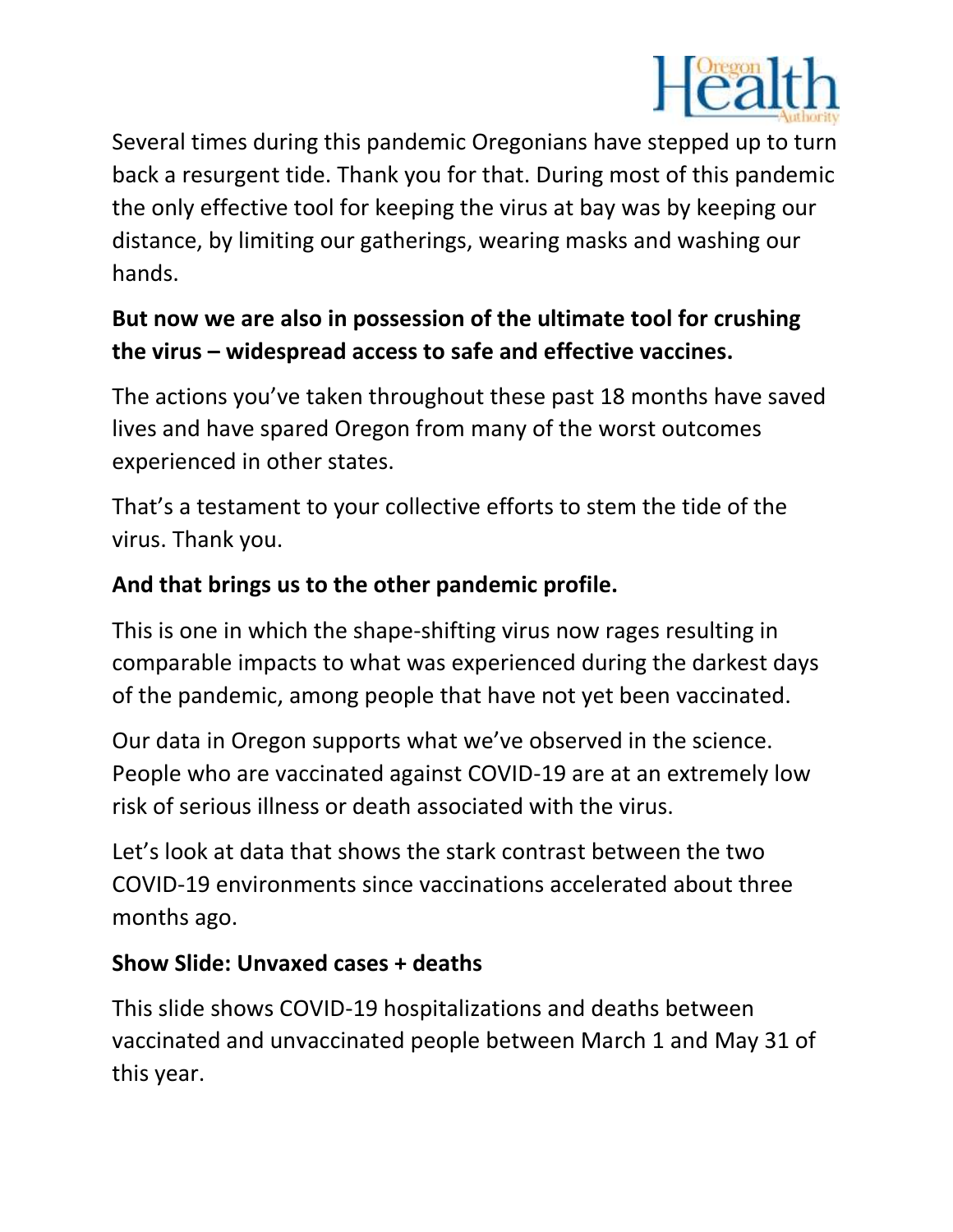

- A staggering 98% of COVID 19 cases were in people who were either not vaccinated or were not yet fully vaccinated.
- An astonishing 94% of COVID-19 associated deaths were among the unvaccinated.

The overwhelming number of deaths among vaccinated people as reflected in this chart were elderly Oregonians, many in Long-Term Care Facilities and many with severely compromised immune systems.

Overall, counties that fared better in vaccinating their populations had lower case rates in comparison to counties that have lagged. These include some of Oregon's most populous counties. Vaccinations are making a difference.

Our data shows that difference starkly among older Oregonians as vaccinations rose in the population. We saw a sharp upward trajectory in vaccination rates as vaccinators reached most older Oregonians. At the same time cases decreased, with only small increases during our recent surge in cases across Oregon.

#### **Slide 2 vac and 18+ slide**

A similar though less dramatic trend is seen when we look across all adults – though we haven't reached the same level of success yet with vaccination rates.

The decision to get vaccinated is a very personal one. But the data unquestionably shows that the widespread availability of safe and highly effective vaccines has flipped the script in Oregon.

We can now determine whether to protect ourselves, our families and our communities by getting vaccinated.